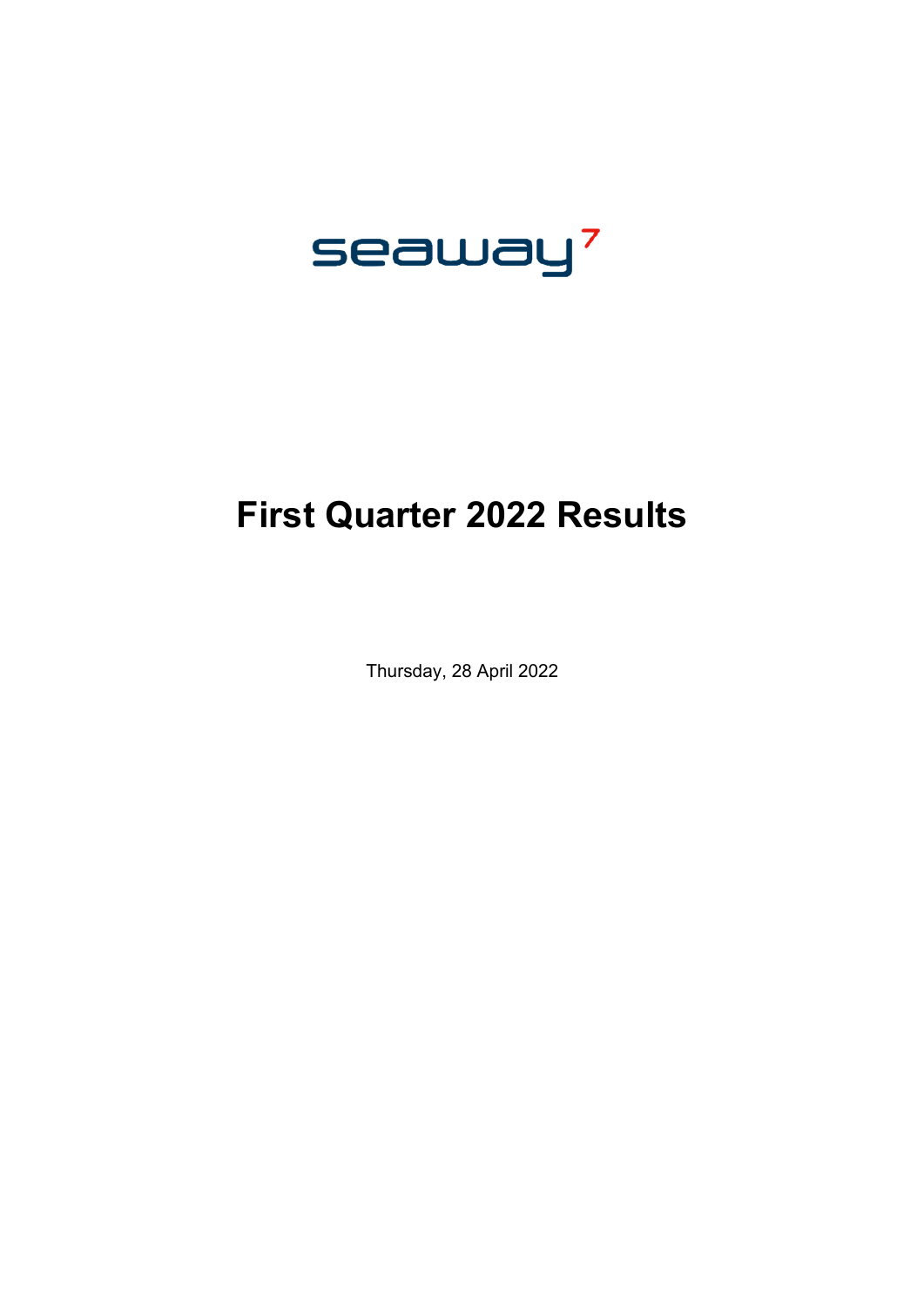# **Stian Lysaker –** *Treasury and Investor Relations*

Welcome, everyone. This is Stian Lysaker, and I'm the Head of Treasury and Investor Relations at Seaway 7. For the first part of this call, all participants will be in listen only mode, and afterwards there will be a Q&A session. With me on the call today are Stewart Fitzgerald, our CEO, and Mark Hodgkinson, our CFO. The first quarter 2022 result's press release is available to download on our websites, along with the presentation slides that we will be referring to during today's call.

May I remind you that this call includes forward-looking statements that reflect our current views and are subject to risks, uncertainties, and assumptions. Similar wording is also included in our press release. I'll now turn the call over to Stewart.

# **Stuart Fitzgerald –** *CEO of Seaway 7*

Thank you, Stian. And good afternoon, all. The agenda for this call is on slide three. First, I will talk to the highlights of the first quarter. This will be followed by a brief update of ongoing operations across our project portfolio and vessel newbuild program, before I hand over to Mark who will run us through the financial performance for Q1 2022. I will then talk to our positioning for emerging trends in the fixed offshore wind market, as well as the market outlook, before we open for Q&A.

Turning then to slide four, and the financial, operational and strategic highlights in the quarter. Revenue for the first quarter was \$267 million, with an adjusted EBITDA of \$14 million representing an adjusted EBITDA margin of 5%. This represents improved top and bottom line performance compared to the same period last year.

Operating cash flow was \$20 million, giving a net debt excluding lease liabilities of \$77 million. Order intake in the quarter was \$93 million, and we close at just over \$1 billion of backlog at the end of the quarter.

The legacy revolving credit facility of \$37 million was repaid in the quarter.

We saw a number of operational highlights, with Seagreen foundation jacket fabrication and installations progressing well as well as lay of inner-array cables.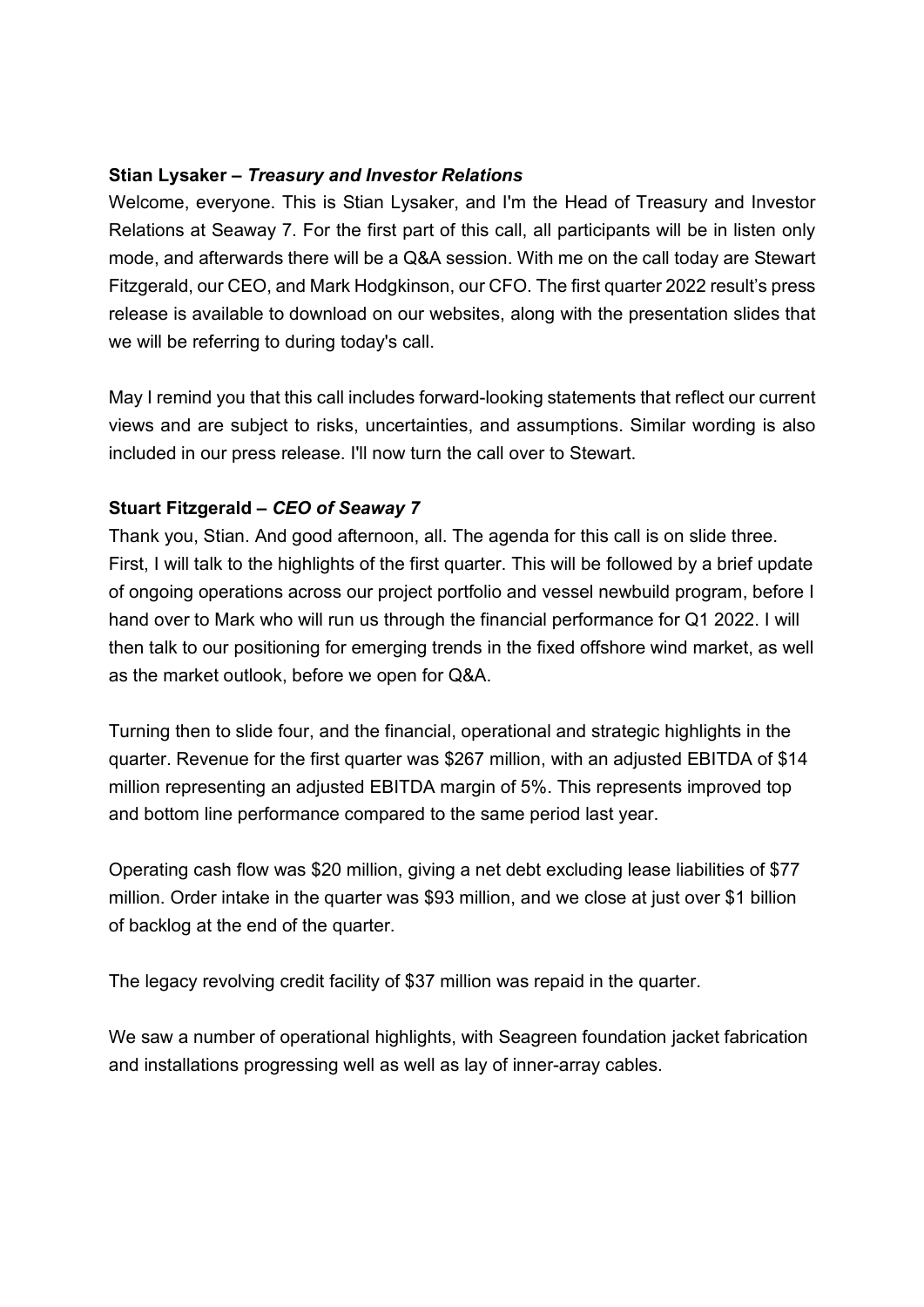On Kaskasi, we completed a reduced scope of foundations installation as agreed with our client.

The active fleet utilization in the quarter was 65%, and reflected seasonal effects, being normal low activity and planned maintenance in the Northern Hemisphere winter months.

From a strategic perspective, the key priority for Seaway 7 is the newbuild program, and we continued to progress the *Seaway Alfa Lift* and the *Seaway Ventus*.

During the quarter, we signed a memorandum of understanding with Sumitomo for collaboration on submarine cables projects for the offshore wind market in Japan and Asia Pacific. Sumitomo is one of the leaders in the design and manufacture of cables in this space, and Seaway 7 is a top tier contractor for their installation. The partnership will enable us to provide a one stop shop for EPIC submarine cable solutions for the offshore wind market in this emerging region.

Finally, and I will come back to this in later slides, we are seeing a strong bidding environment across each of our segments and for integrated projects. Our clients have a strong focus on securing future capacity for their projects in a generally tight market. We see our strategy and positioning well aligned to our customers' need.

Moving to slide five, and an update on Seagreen being our largest ongoing project. Fabrication at yards is progressing well. At quarter end of the total 114 jackets on the project, 60 jackets had been delivered on site in Nigg in Scotland with a further 20 jackets completed by fabricators and in transit from fabrication yards in China and the Middle East. This compared to 53 jackets delivered from fabricators at the end of 2021 so just under 30 jackets delivered in this quarter. The photo on the right here is from the marshalling port at Nigg, and gives a perspective of the volume and scale of this undertaking. Delivery of the remaining jackets to the marshalling yard remains on schedule and we have not seen the COVID related lockdowns in China materially impacting progress on these activities. By quarter end, 21 jackets and 11 cables were installed offshore.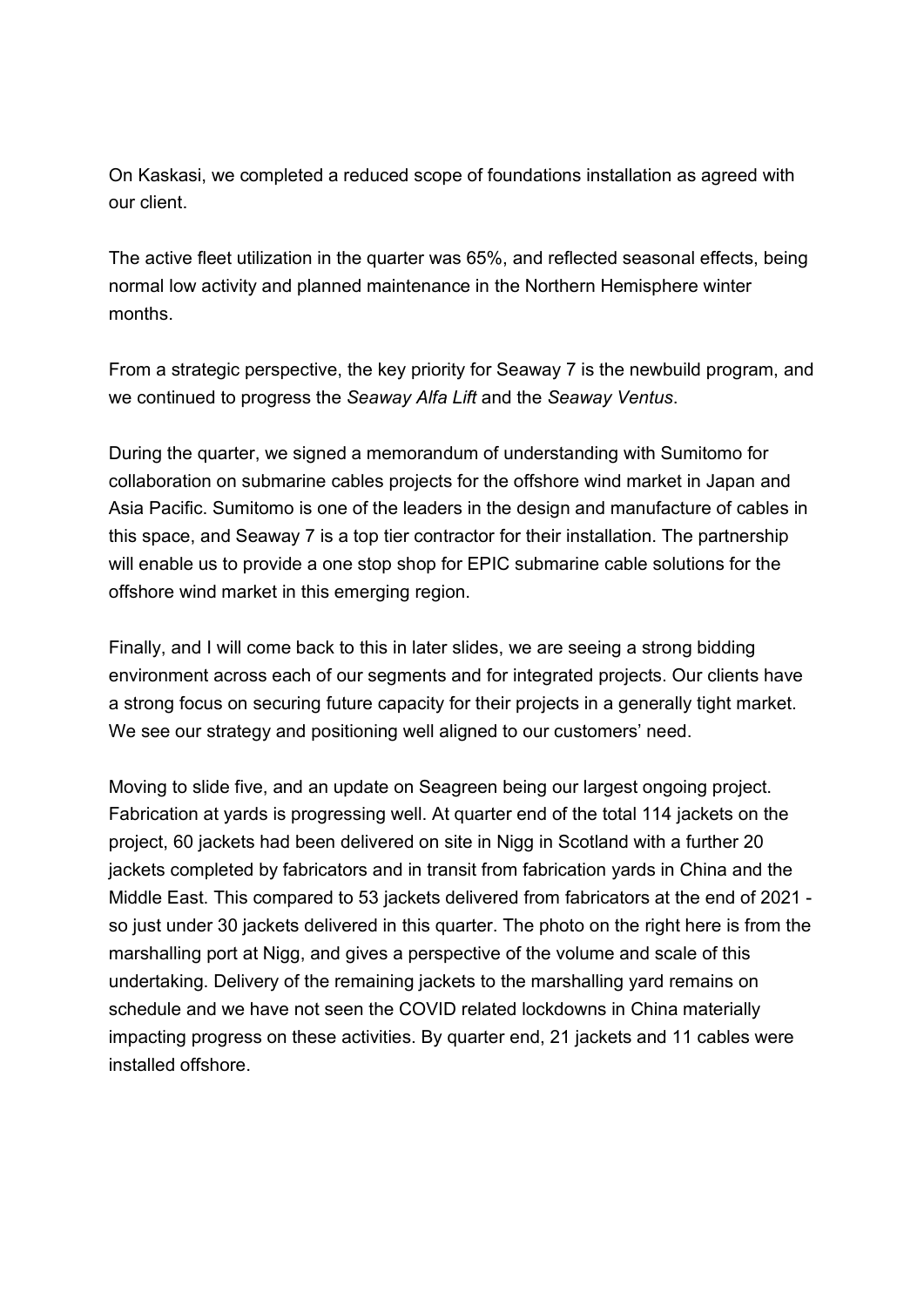As some of you are aware, an incident occurred on the *Saipem S7000* vessel in mid-April 2022, whilst the vessel was on a Saipem maintenance stop, and not on hire to Seaway 7. The *S7000* vessel has been carrying out foundation jacket installations on Seagreen, and the timing for the return to work on Seagreen is currently being evaluated.

Turning then to slide six. As also presented in the last quarter on this slide, you will see the main projects we have ongoing in Seaway 7.

On the Dogger Bank project in the UK we have phases A, B and C of the project and this provides activity on monopile foundation installation through to 2025. Preparations for the first installation campaigns which will be offshore in the second half of this year, are ongoing.

Hollandse Kust Zuid for our client Vattenfall, is an integrated monopole foundations and cables installation project for 140 foundation units, 34 of which were installed last year. Operations for the 2022 campaign commenced post quarter end on both foundations and cable installation. With regards to the monopile foundations installation, and also as highlighted in the last call, the installations in 2022 will be on dynamic positioning with a new monopole gripper system. The gripper is used to hold the monopoles in position during installation and compensates for the vessel movements whilst in dynamic positioning mode. Installing using this method rather than anchoring the vessel represents a step change in the efficiency of monopile installation. Seaway 7 is the first contractor to deliver a commercial application of this solution. It's a great achievement by our teams.

During the first quarter we remobilised the *Seaway Yudin* to the Formosa 2 project in Taiwan. We again saw challenges with new COVID regimes introduced by the authorities and with poor weather during the start-up phase hampering progress. We are up and running and during the quarter commenced the installation of remaining pinpiles to be completed in 2022. Post quarter end we are seeing better progress as weather improves and we expect to complete our work scope on Formosa 2 in the coming months.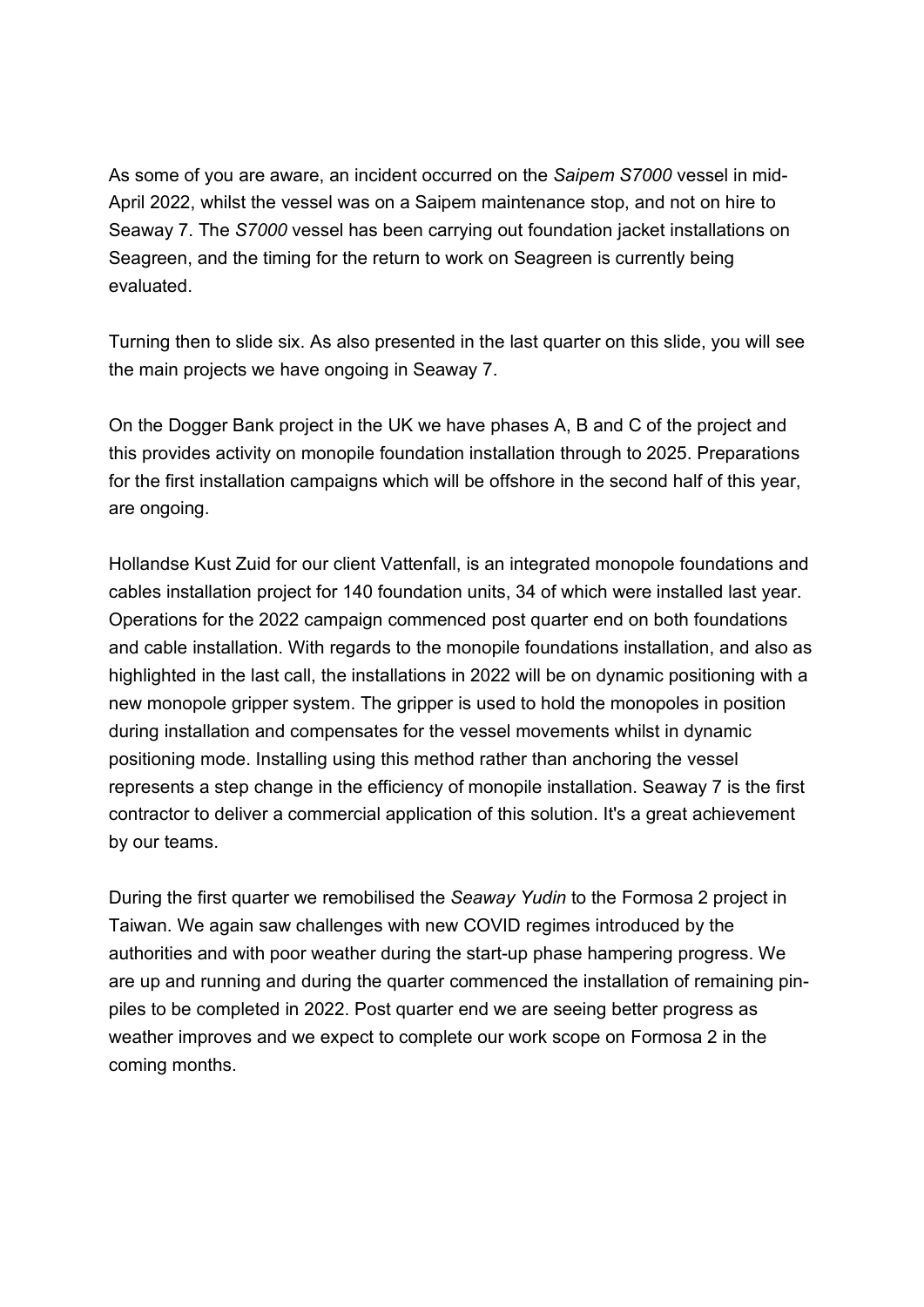We have a portfolio of three cable lay projects in Taiwan at different stages of their execution and have mobilized the *Maersk Connector* on charter to carry out export and inner array cable lay operations. The *Maersk Connector* mobilized to Taiwan during the quarter and will remain utilised there through much of this year.

On Kaskasi, we completed our monopile foundation installation scope during the quarter, also using the new gripper system on the *Seaway Strashnov*.

On Hornsea 2, we continued to progress trenching activities after having earlier completed the inner array cable lay scope of 400 kilometers of cables with the *Seaway Aimery* and the *Seaway Moxie*.

In Q1 22, the heavy transportation vessels maintained their high levels of utilization despite planned dry dockings and we saw an improvement in the time charter equivalent day rates in the quarter.

Finally, a brief comment on our operational exposure to the ongoing Ukraine/Russia conflict is appropriate. Seaway 7 have no ongoing activities directly in Russia or affected areas, and no contracts or subcontracts which carry sanction risk. Our Seaway 7 offshore fleet does have a number of Russian and Ukrainian crew, and we and our offshore colleagues are actively providing support for these crew members at this difficult time.

Moving to slide seven. We have two new build vessels under construction being the *Seaway Alfa Lift* targeting monopile foundation installation and the *Seaway Ventus*, formerly the Vind 1, which will install turbines and will also have capabilities towards monopile foundation installation.

*Seaway Alfa Lift* completed successful sea trials of the vessel and marine systems during January, and the yard is working through punch list items. Repairs after the crane A-frame incident of October last year are progressing and to continue to be on track for completion during the second half of the year. As communicated in the last quarterly call, the critical path of the vessel delivery remains the Mission Equipment, which is the deck equipment for the transport, upending and installation of the monopiles. We continue working with our key suppliers to secure these schedules and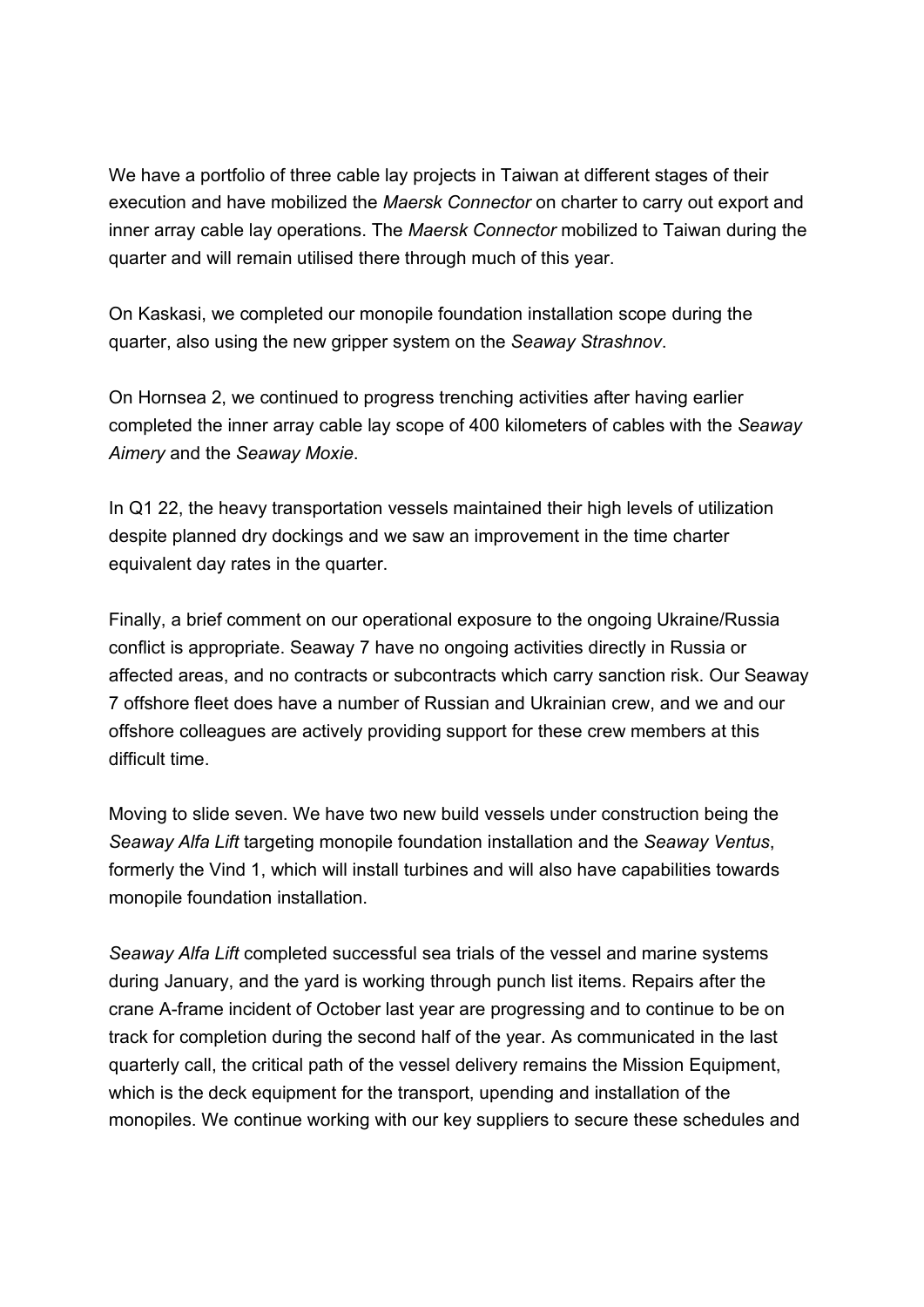also, as communicated previously, have activated the contingency plan of using the *Seaway Strashnov* to progress the committed work on the Dogger Bank A project, and mitigate the Seaway Alfa Lift delays compared to original planning.

Over the last month, we are seeing increased risks from the COVID restrictions in China in particularly as it relates to the movement of third-party personnel and equipment. International and in-country movements are significantly constrained, and we are assessing these risks and the forward planning and contingencies towards the *Seaway Alfa Lift* program.

*Seaway Ventus* made good progress through the quarter with detailed design nearing completion and on schedule, and good progress on shipyard activities. We expect to see keel laying in the coming months. Crane fabrication is progressing at GustoMSC's subcontractor as is the fabrication of gears for the jacking system.

Delivery for the *Seaway Ventus* remains scheduled for mid-2023 with the first committed project being in the spring of 2024. As previously highlighted, we will continue to assess progress on the build program before seeking or committing to earlier projects.

Finally moving to slide eight and before I hand over to Mark. Q1 of 2022, saw somewhat limited order intake into the backlog, although we did see a sizable, which for Seaway 7 means 50 to \$150 million, award for an EPCI inner array cable contract from ENBW on the He-Dreiht project. As the project remains subject to client FID this award is not included in the backlog although the contract is in place and early works on cable procurement has commenced and will move into the backlog on a progress basis.

I will come back to our views on the award market in 2022, further in the presentation. But with that I hand over to Mark to run through the financials.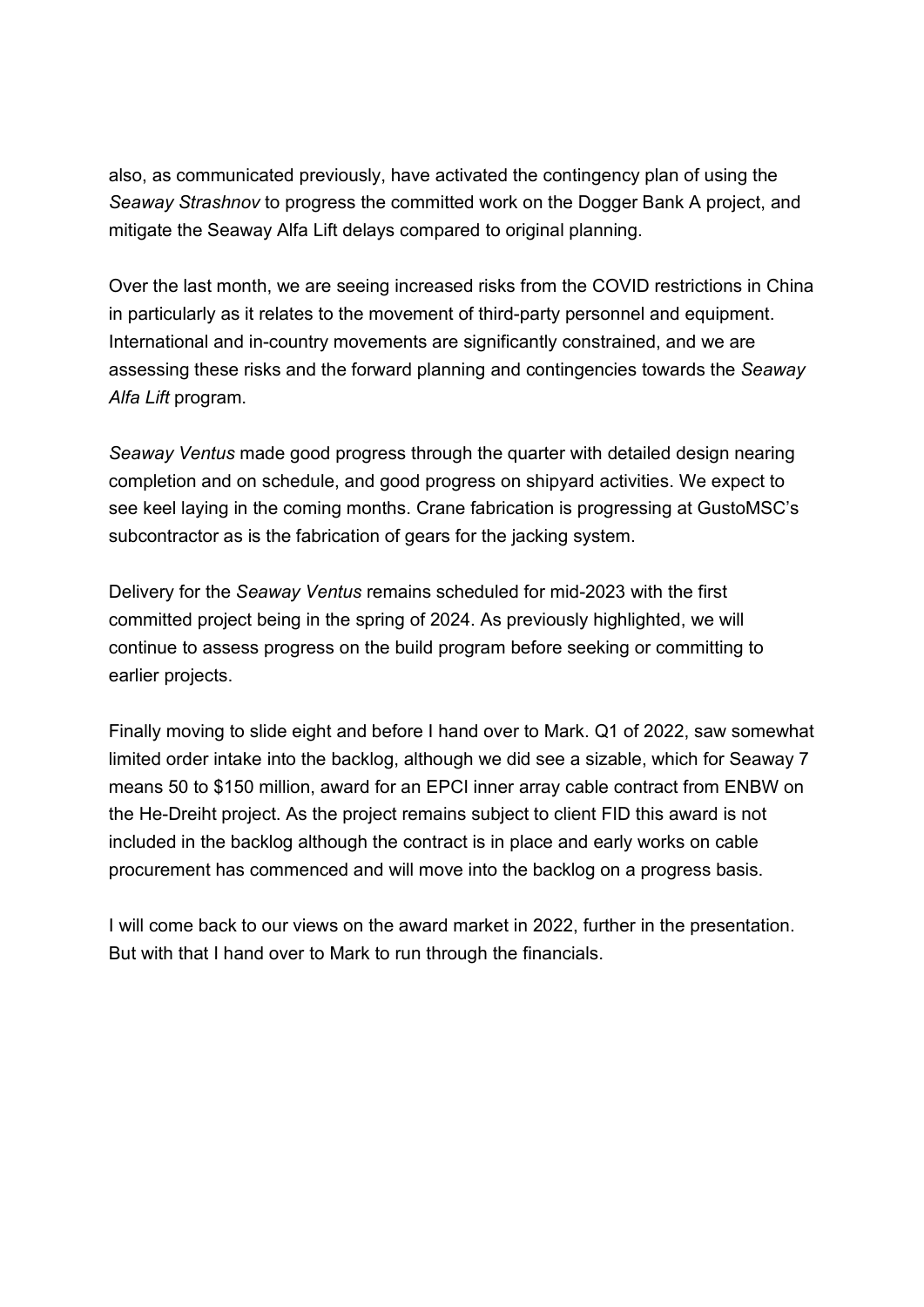# **Mark Hodgkinson –** *CFO of Seaway 7*

Thank you, Stuart, and welcome everyone. If we turn to slide nine. Here we show our income statement highlights for the first quarter 2022 and the comparable results for the same quarter in 2021. Please note that the results for the first quarter of 2022 represents Seaway 7 ASA and its subsidiaries, whereas those results for the first quarter of 2021 represents the performance of the Subsea 7 Renewables Business Unit only.

Revenue for the first quarter was \$267 million, which is 11% higher than the \$241 million reported in the first quarter of 2021. This reflects higher activity levels on Seagreen project, and the addition of revenue related to the offshore heavy transportation business as a result of the business combination on the 1st of October 2021.

Adjusted EBITDA for Q1 2022 was \$14 million, which is up from the \$7 million EBITDA loss reported in the same quarter 2021. This Q1 2022 result represents an adjusted EBITDA margin of 5%, which is an improvement on the negative 3% EBITDA margin recorded in Q1 2021. The 2021 comparable quarter was impacted by lower vessel utilization.

The net loss was \$2 million for the quarter, equivalent to a diluted loss per share of less than one US cent.

On slide ten, we show some supplementary details for the quarter. These additional income statement related details include administrative expenses, which in the first quarter of 2022 were \$10 million. This is in line with the guidance we gave in the Q4 2021 earnings call. We also show that the quarterly depreciation and amortization increased by \$9 million compared to Q1 2021. This reflects the addition of the heavy transportation fleet in the fourth quarter 2021 and the addition of the charter of the cable-lay vessel the *Maersk Connector*.

On slide 11, we highlight the Seaway 7 consolidated balance sheet as at 31 March 2022. You will see that the non-current assets totalled \$1 billion, of which \$927 million related to property, plant and equipment with the majority of that balance reflecting the vessel values.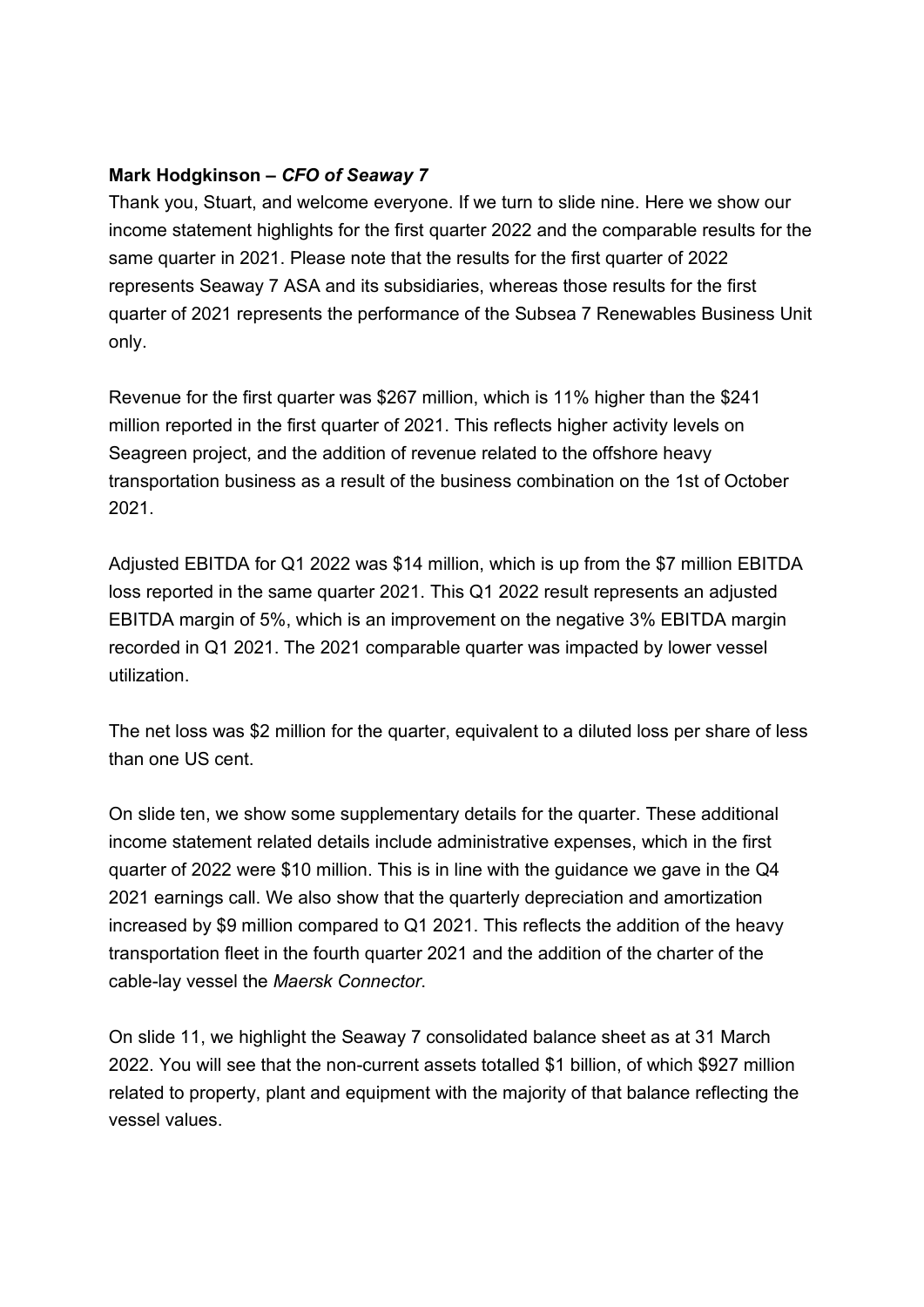Cash held at quarter end totalled \$22 million.

Total borrowings at the end of the quarter was \$99 million which was provided by our major shareholder. The Revolving Credit Facility provided by an external bank syndicate was canceled during the quarter and the drawn balance of \$37 million as at the 31<sup>st</sup> of December 2021 was fully repaid in January 2022.

Current assets of \$304 million includes trade and other receivables of \$81 million and unbilled work under construction contracts totalling \$201 million. Some of these balances relate to work undertaken prior to the combination.

Current liabilities were \$354 million which includes an amount of \$153 million payable to Subsea 7 relating to working capital balances owed by clients on projects just prior to the combination date.

The cash flow from operating activities for the quarter was \$20 million, which includes project related net working capital inflow of \$5 million. Our capital expenditure for the quarter was \$13 million.

The net funding for the quarter was in fact an \$8 million repayment, reflecting \$34 million support from our major shareholder, offset by the repayment of \$37 million external Revolving Credit Facility and \$5 million of repayments related to lease liabilities. So, I'll now pass you back to Stuart.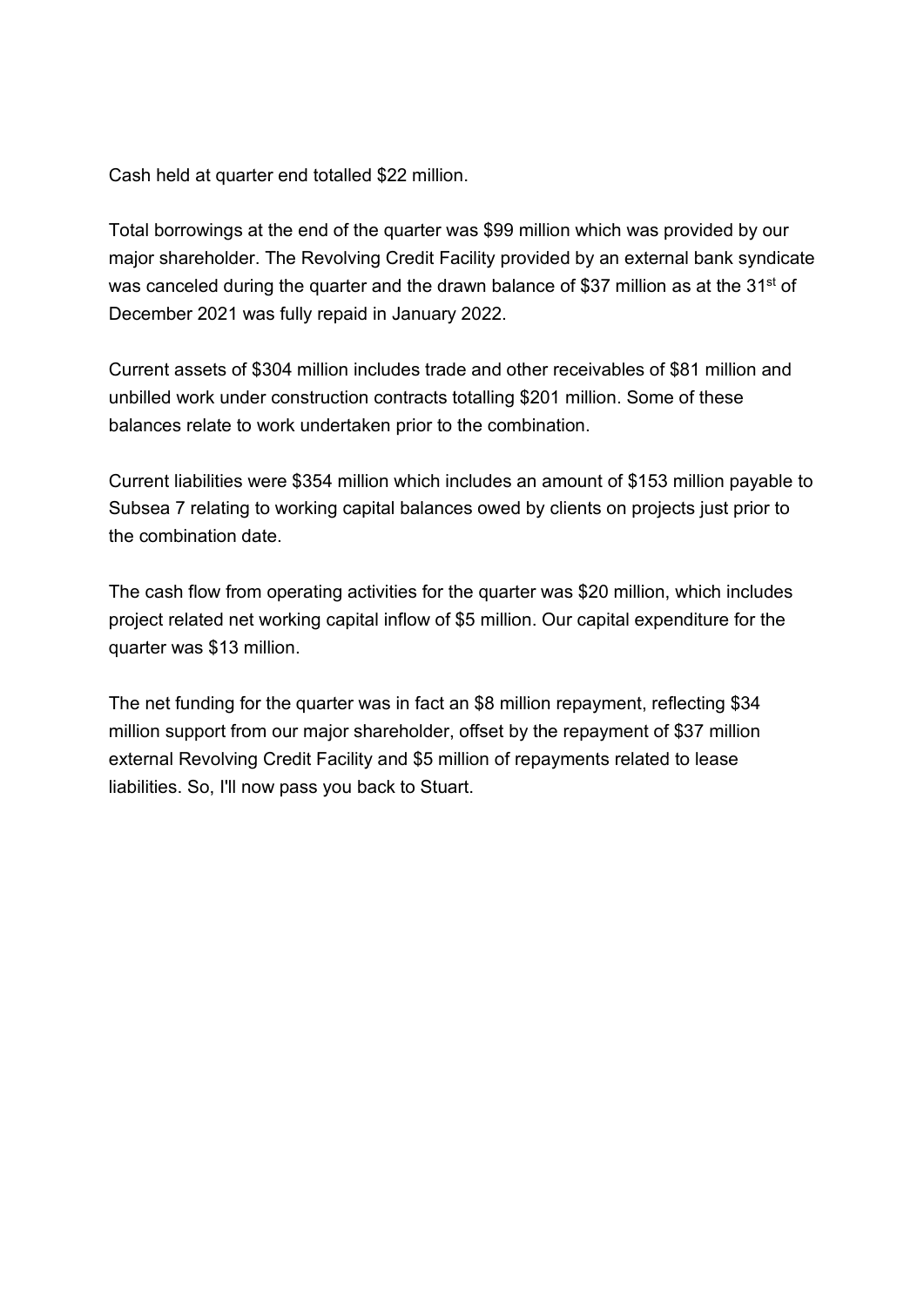# **Stuart Fitzgerald –** *CEO of Seaway 7*

Thank you, Mark. And then on to Slide 12. This slide shows Seaway 7 positioning across the offshore wind farm value chain. We are in heavy transportation, in substations installation, in foundations and cables – delivered under various contracting models and we will be in turbines installation in the future.

To provide scale and context of the different activities, the percentage values are our estimates around the revenues delivered from each of the activities on a fully invested basis – so when the *Seaway Alfa Lift* and the *Seaway Ventus* are operational alongside the existing fleet. Margin contribution to the group will not follow the same distribution as different activities will have different profitability depending on the asset intensity and pulled through considerations.

We believe we are strongly positioned in each area. This overall offering has been a strategic journey. Starting with Seaway Heavy Lifting and its long track record in foundation and substation installation, the 100% acquisition of Seaway Heavy Lifting by Seaway 7, the subsequent acquisition of Siem Offshore Cables, the conversion of the *Seven Phoenix* from an oil and gas vessel to a renewables cable-lay vessel, and finally the transaction with OHT, bringing the heavy transportation fleet and the two newbuilds to form Seaway 7 as we are today.

The combination of activities combined with strong project and risk management capabilities from our history with complex marine project delivery within subsea oil and gas, is what gives us differentiation, and the ability to offer our customers broader integrated solutions.

With larger and more complex projects, the globalization of the business, the benefit of doing things in parallel rather than in sequence to provide earlier completion dates, and human resources becoming increasingly constrained, we see the trend towards integrated projects continuing to strengthen and see our offering well suited to that trend line.

Moving to Slide 13 and some comments on the market and the bidding pipeline. The chart on the left shows the update seen every six months since 2017 to the projected gigawatts of installed offshore wind capacity in Europe. This is before a number of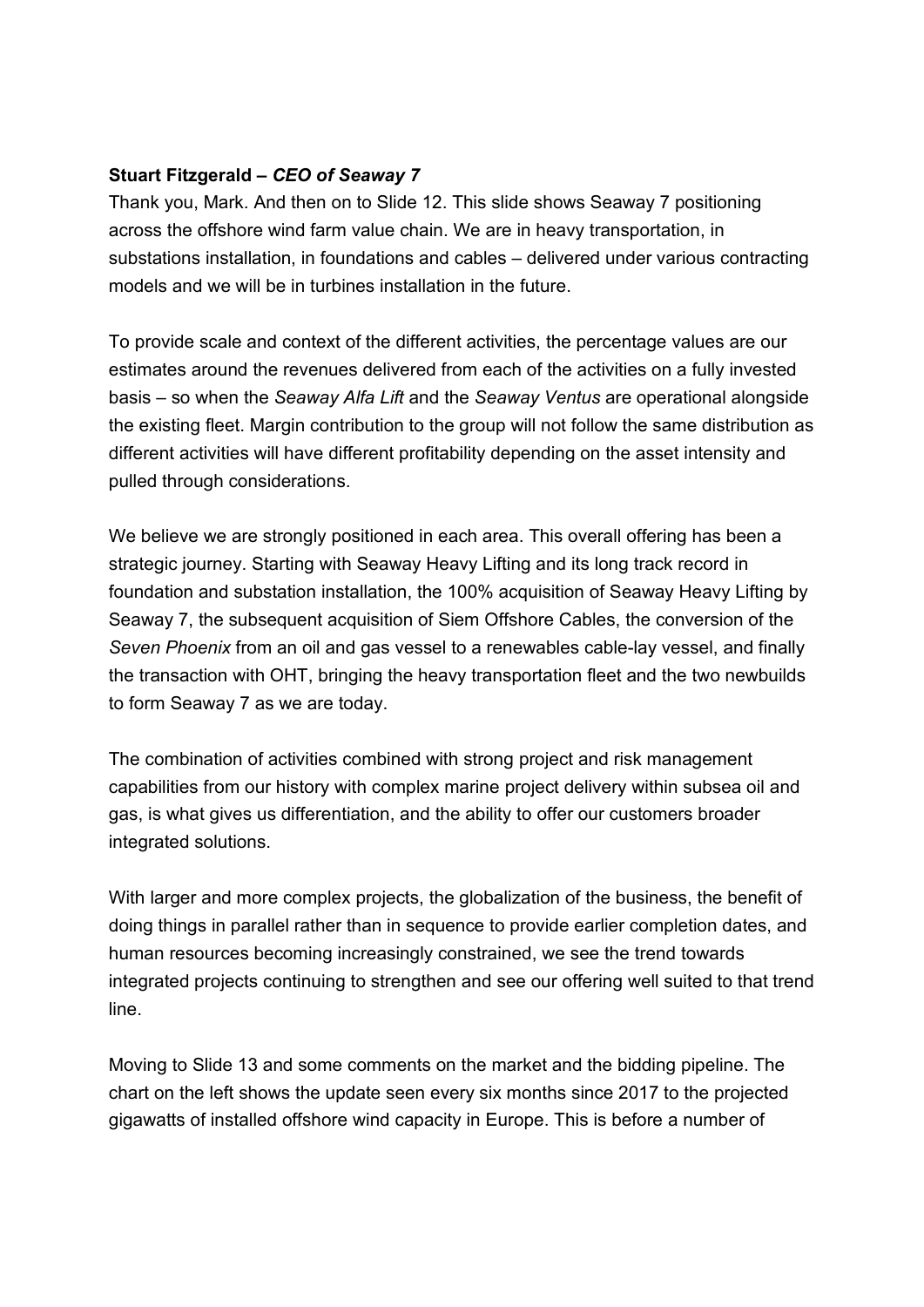recent upward revisions from some EU member states. Effectively the ambition level for offshore wind continues to increase year on year, and we see this very clearly also in our bid pipeline. Whilst volatility can be expected, and it may be a challenge for market participants to meet the full extent of the ambitions, we see at macro level, and in our tendering and client contacts, a market which is picking up pace and where the demand for our services is clearly and significantly strengthening.

As shown on the chart on the right, which is our ongoing tender activity, integrated projects and EPCI projects are an increasing component of that demand.

As we bid this future portfolio, we are maintaining a strong focus on risk – particularly around supply chain, and entry into new geographies. This is particularly important given current market volatility.

We see multiple prospects in the final stages of evaluation and remain comfortable that 2022 will see a significant volume of work committed to the market. The UK CFD round in the summer will be an important trigger. With regard to current supply chain volatility impacting near-term awards, we are not seeing this in our day-to-day interactions with our clients, although we cannot discount it becoming a factor.

On slide 14, you see our normal snapshot of the main upcoming prospects. This slide highlights the importance of the UK and US market going forward. In both of these markets, Seaway 7 are able to leverage the long operating history and positioning of our majority owner, Subsea7, which we believe is a unique strength for us. As seen, Poland is also an important emerging market in Europe.

Moving to slide 15 and a summary of this Q1 earnings presentation. Q1 2022 saw seasonally lower utilization, but at the end of the quarter, we had commenced offshore operations on a number of projects and this high activity will continue through much of 2022.

Ongoing tendering is significant for projects expected to be awarded to the industry in 2022, primarily for projects in the UK, Europe and the US. This underpins our positive outlook for activity and earnings for Seaway 7 beyond the current backlog.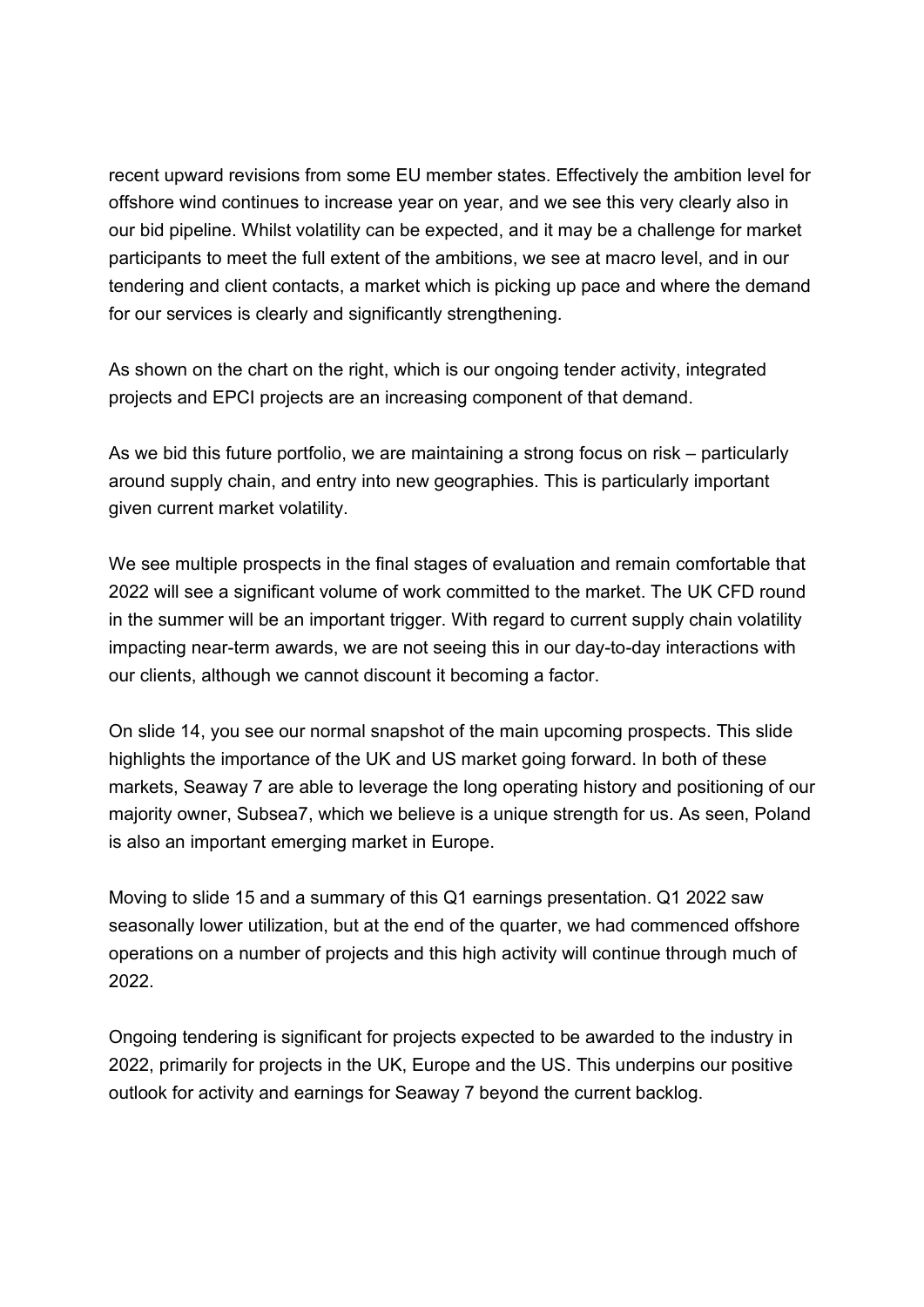To support the positive outlook, we expect to have the core financing of the company in place by the end of the third quarter of 2022.

New assets under construction, a strengthening market and our ability to deliver large, Integrated and EPCI projects for our customers will be key drivers for earnings growth going forward.

With that, I will end the presentation. Thank you for your time and interest, and we will now move to the Q&A.

# **Q&A**

**Operator:** Ladies and gentlemen, to ask a question, please press five star on the telephone keypad. To withdraw your question, please press five star on the telephone keypad again. We will have a brief pause while questions are being registered.

The first question comes from the line of Vidar Lyngvær from SpareBank 1 Markets AS. Please go ahead your line will now be unmuted.

**Vidar Lyngvær (SpareBank 1 Markets AS)**: Thank you. Good afternoon Stuart, Mark and Stian. My first question is looking at your guidance and on what to deliver in Q1 together. You guided for 1 billion for 2022. You delivered quite high revenue in this quarter with lower margins than maybe expected. If I run the numbers, you are going to need some 30 to 40% EBITDA margin on average for the last three quarters and probably above that for last in the second half as Q2 was probably going to be a bit below. Is this the start of a trend of margin expansion or is it more related to the contingency release and Seagreen? Also, what quarter is Seagreen scheduled to complete?

**Mark Hodgkinson:** Vidar, it's Mark here. Perhaps I'll give my thoughts on that and Stuart may follow. In terms of the performance that you see there, and I know you're looking at EBITDA margins for quarters, but all we would say is that there is a seasonality effect in our business, which we do highlight in our notes there accounts. So Q1, you can expect to be a little quiet because of the weather. And likewise Q4, and we would expect to see better performances in Q2 and Q3, being the summer months when the activity is stronger. So, it is still our guidance - we do reaffirm that. And I think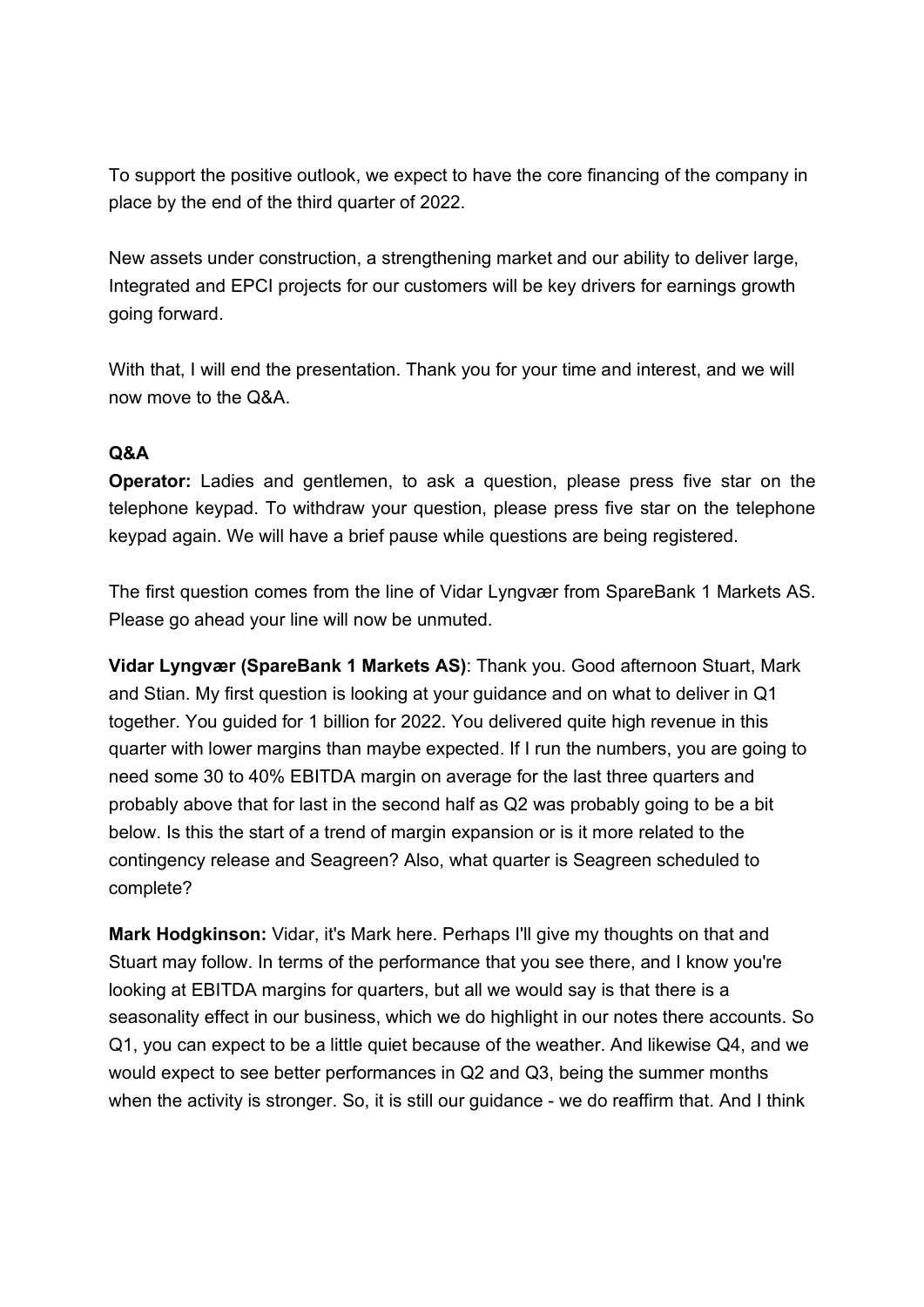if you take into account the seasonality, then I think you should be able to see the numbers for the year.

**Stuart Fitzgerald**: Nothing more to add.

**Vidar Lyngvær (SpareBank 1 Markets)**: All right. Thanks for that. I'm aware of the seasonality, I was more looking for the... you delivered a very strong Q1 compared to your typical Q1's for the year, and that will eat up a lot of revenue. But all right.

**Stuart Fitzgerald**: Remember, a significant part of the revenue delivery in Q1 relates to Seagreen jacket fabrication, whereas the operational activity with vessels was lower and will be more biased towards the Q2 and Q3.

**Vidar Lyngvær (SpareBank 1 Markets)**: All right. Thanks for that. Can you remind us when the Seagreen is scheduled to end, will that be Q4?

**Stuart Fitzgerald**: Early 2023, Vidar.

**Vidar Lyngvær (SpareBank 1 Markets):** Great, thanks. And then one more question on the pipeline for potential work for 2023. The lead time for offshore wind work seems to be a couple of years. Most of what is tendered for these days is for execution in 2024 and 2025. Could you provide some color on what kind of work you would be tendering for with 2023 execution? Thank you.

**Stuart Fitzgerald**: For 2023 execution, you need to think of larger EPCI projects which have a more linear path in terms of their revenue delivery through the life of the project. So, it will depend to some extent on the project mix that we have, both revenues from fabrication activities and the procurement activities in relation to EPCI projects deliver obviously well ahead of offshore phases of the project. So that's one consideration to take into account. The second consideration I would take into account, is the fact that a number of the ongoing projects in the industry are slipping and we see opportunities for shorter term vessel contracting in 2023 outside of, if you like, the normal longer lead time of projects. So, we're still comfortable that 2023 can deliver solid revenue and essentially tracking the market seeing that there are still prospects for significant activity.

**Vidar Lyngvær (SpareBank 1 Markets):** Great. Thank you so much.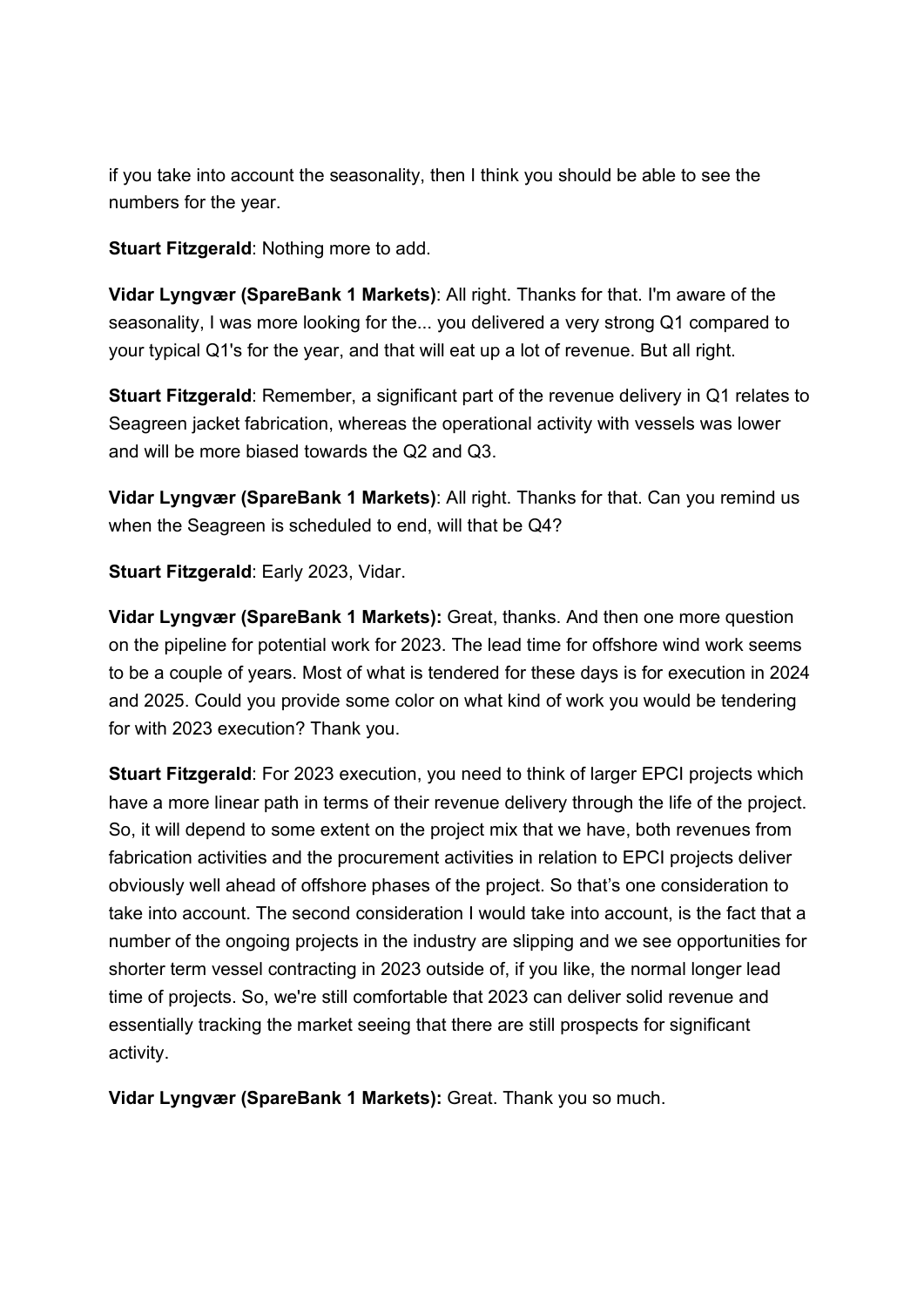**Operator:** The next question is from the line of John Rome from Clarksons. Please go ahead your line will be unmuted.

**Turner Holm (Clarksons)**: Good afternoon, gentlemen. Thanks for taking my call. Turner from Clarksons here. Just to follow up on some of Vidar's questions on 2023. I guess one way to look at that backlog is in dollar numbers, which you report. But given your comments about procurement on Seagreen making up a big part of what you've had recently, it's really tough to compare what those dollar numbers actually mean in terms of EBITDA. When you look at 2023, I guess another way to look at it is vessel utilization; what kind of utilization do you think is secured, and what do you think is achievable given the sort of widespread slip ups we're seeing in the industry with projects? Thank you.

**Stuart Fitzgerald**: I would say that we think reasonable utilization is achievable. Too early to provide any clear guidance on 2023. But as you said, some of the delays that we're seeing in the industry provide the opportunity to provide decent utilization next year. That's the way that we see.

**Turner Holm (Clarksons)**: Okay. So, could be quite decent from a margin perspective or an EBITDA perspective, but obviously just much less procurement mix in next year, if I'm reading it correctly?

**Stuart Fitzgerald**: To a certain extent, but remember that awards that are secured through the second half of this year, if they are larger EPCI jobs, they will deliver procurement in 2023.

**Turner Holm (Clarksons):** Okay. To come to one of the items that you mentioned in the presentation, the incident with the Saipem S7000; to what degree are you all sort of on the hook if that vessel doesn't find some sort of quick fix and make it back to Seagreen? I mean, so how does that, you know, contractually work or what's the financial exposure? Is there a replacement available if it doesn't return in a timely manner?

**Stuart Fitzgerald**: I think we're too early to comment on that one. We're obviously watching Saipem and watching the return to work of the S7000. Saipem is being public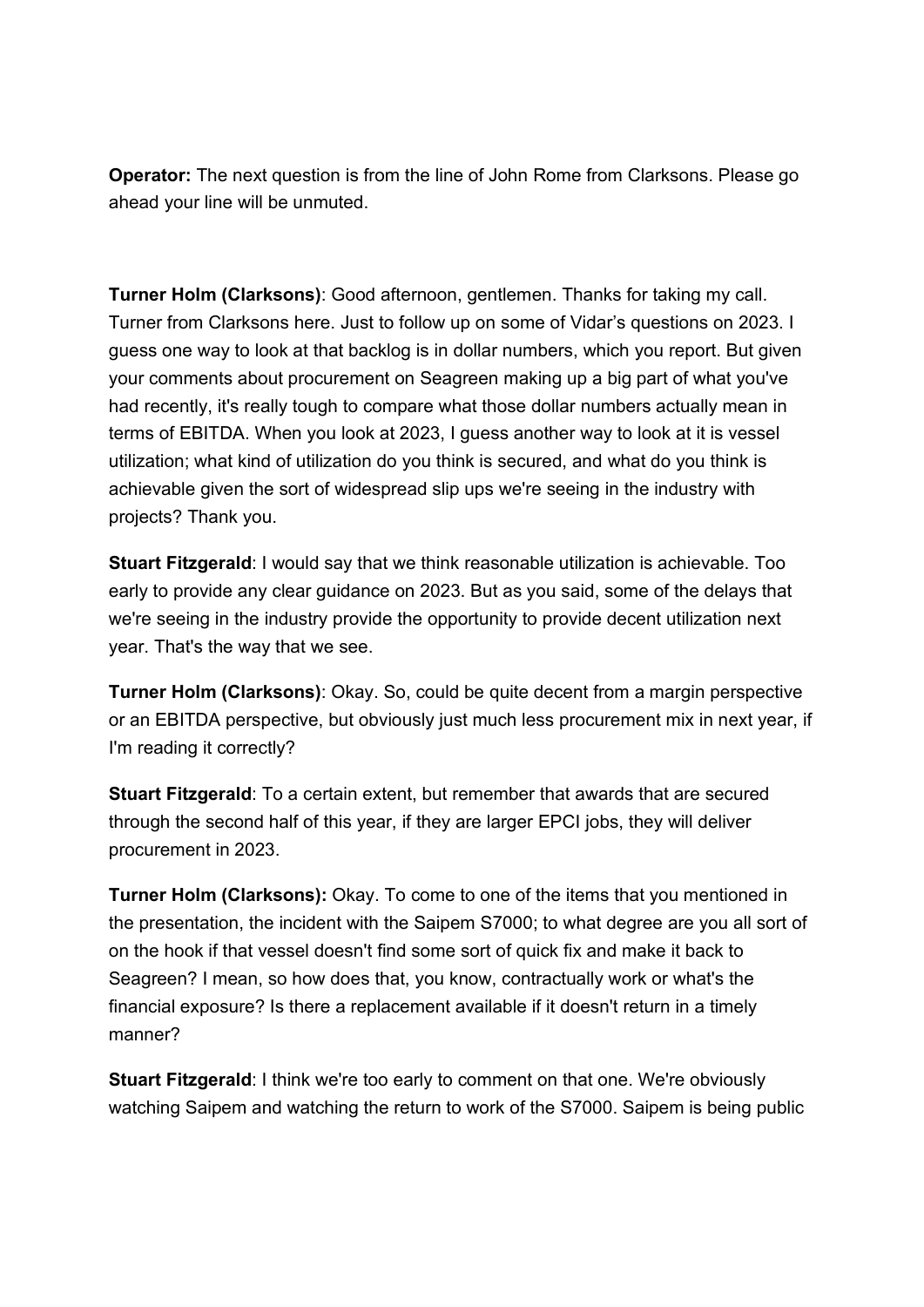that their expectation is a return to work during June at a reduced capacity with one crane. Seagreen requires only one crane. Saipem is likely in the market looking at what other capacity is available. Saipem has a contractual obligation to us to install those jackets. So too early to comment, but Saipem has made their own their own public comments there.

**Turner Holm (Clarksons)**: Okay. And then on the outlook, which is I guess everyone agrees is very strong with regards to the potential for new projects - you talk about a \$6 billion pipeline. Just trying to think through a timing of award for some of those projects. Should we expect more volumes over the next few months before the summer? You mentioned, for example, the CFD round in the UK being a sort of major milestone. Do we have to wait for CFD in the UK for those projects to kind of go out and award contracts to suppliers, or could we see some awards prior to that but maybe subject to the project going forward?

**Stuart Fitzgerald**: I think the latter. I would say a combination of contracts subject to, but also preferred supplier agreements, early works agreements and I think FIDs later in the year on those UK projects, but essentially the operators choosing their contractors ahead of that and probably through the through the summer. And then of course the US prospects independent of the CFD round, and we see prospects in the US over the next 3 to 4 months as well.

**Turner Holm (Clarksons):** One last one for me. You just mentioned the core financing of the company, it sounds like you're kind of narrowing down what that's going to look like. Could you provide any more color on what that could look like?

**Mark Hodgkinson**: Sure. I think what we will do is announce when we have something in place, we have lots of opportunities. So, I don't think the issue is appetite, it's a question of choosing the right one for the profile that we see going forward. So, we will provide announcements when we have something locked in, but prior to that point I think it is not appropriate for us to comment on our preferences as that's a sensitive topic.

**Turner Holm (Clarksons)**: Okay. But you see the company to be fully financed?

**Mark Hodgkinson**: That's the intention. Yes, we believe we can do that.